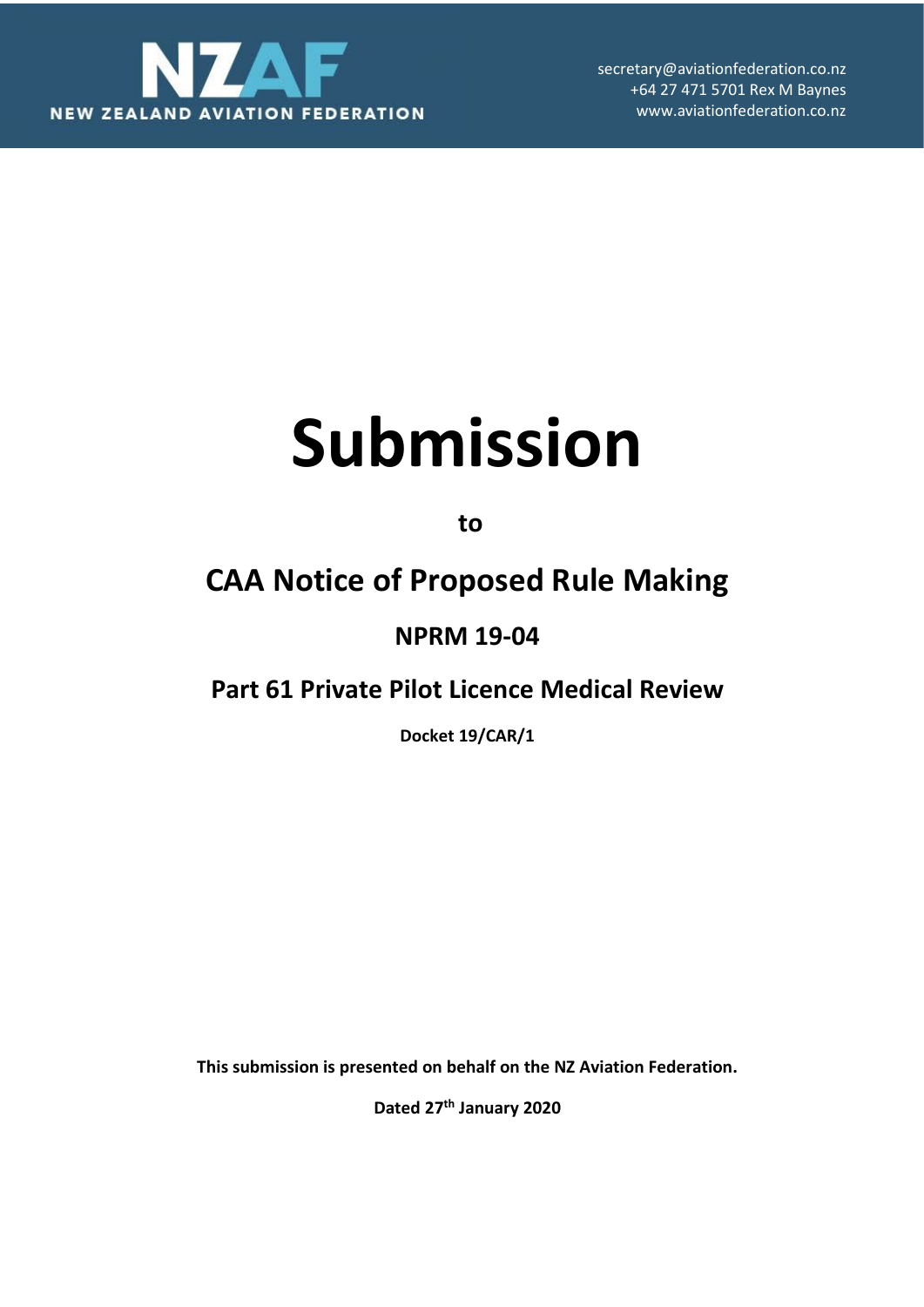**In Preparing this submission NZAF have relied on the following documentation**

- **The CAA NPRM 19-04**
- **April 2017 CAA Consultation Document**
- **September 2017 CAA Summary of submissions**
- **The Regulatory Impact Statement (RIS) prepared for the Ministry of Transport circa August 2018**
- **Executive leadership Team Working paper prepared by Elizabeth Bolton for ELT meeting 14/6/19**
- **Executive Leadership meeting notes from 14th June 2019**
- **Documents / emails considered by CAA to be Key documents in the drafting of the NPRM**
- **NZTA 'Medical Aspects of Fitness to Drive'**
- **CAA rules Part 67, Part 61, Part 91**
- **Civil Aviation Act 1990 section 2A (in the process of review by the Ministry)**
- **The Ministry of Transport, Transport Regulatory Policy Statement 2012**
- **Government Expectations for Good Regulatory Practice April 2017**
- **FAA Fact Sheet General Aviation safety July 30th 2018**
- **Risk analysis prepared For NZAF by TDB Advisory 23rd January 2020 (supplied as a separate document attached to this submission)**

**Plus, the following appendices attached to this document**

**Appendix 1: Responses to CAA Positions by Brent Blue MD (International AOPA)**

**Appendix 2: Table from CAA Aviation Safety Report 6 Monthly Summary of Aviation Safety** 

**Appendix 3: AOPA NZ summary of aircraft statistics from CAA Statistics**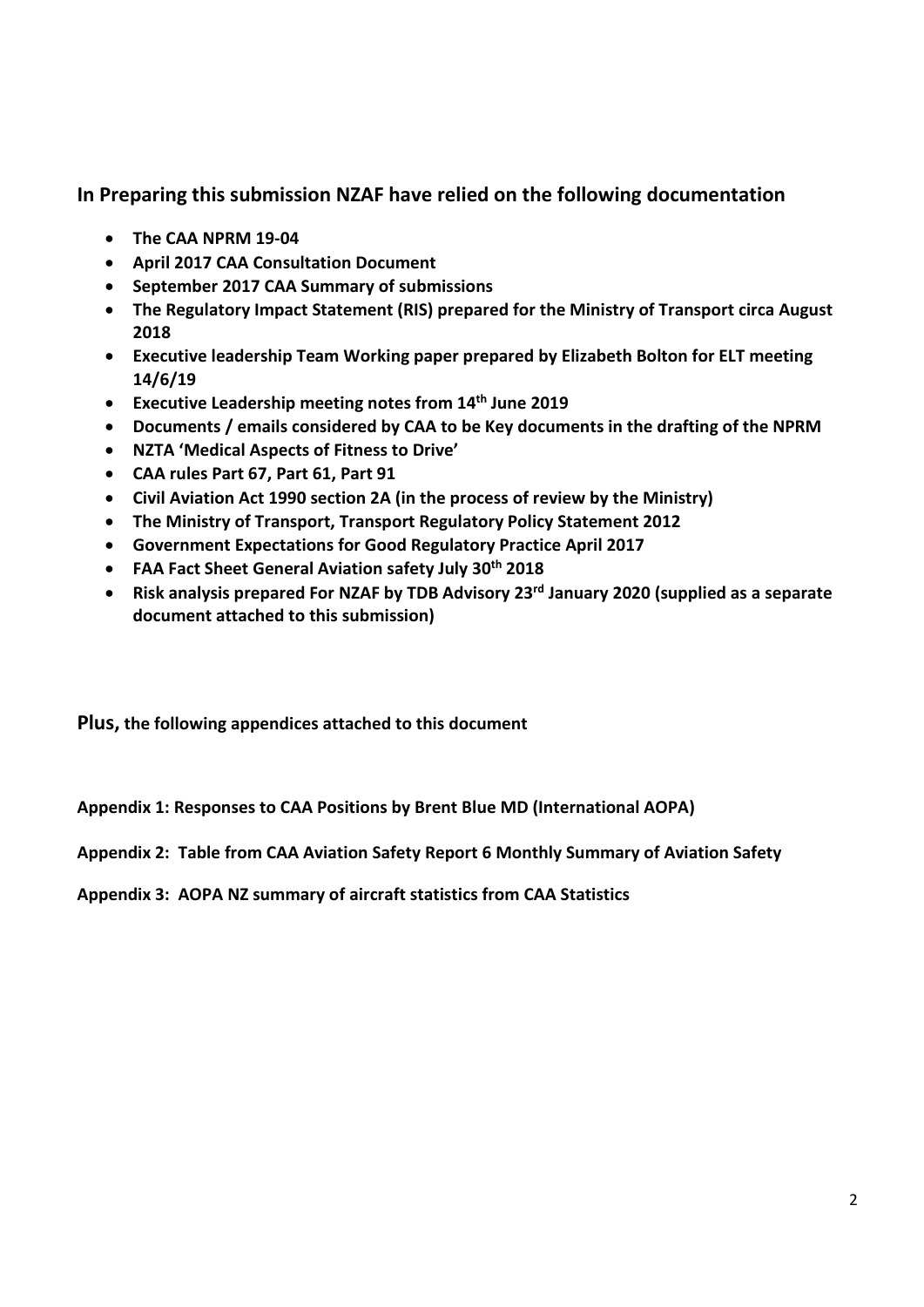### **SUBMISSION**

#### **Section 1**

**1.1** We agree with purpose of the NPRM and the statements made supporting that purpose.

#### **Section 2**

**2.1.5** We support the adoption of the option in the third bullet point; "requiring PPL holders to obtain a commercial driver medical certificate with passenger endorsement". For clarification, the certificate referred to is the NZTA DL9P.

**2.1.6** We do not agree with the full range of privileges identified by CAAas reasonably associated with the DL9P medical certificate. We will comment on these in section 3.

**2.1.7 and 2.1.8** We will comment on each item individually in section 3

**2.2.1** It is noted that the Regulatory Impact Statement was issued in August 2018 and contained a range of privileges that differ to those included in this NPRM. It is also noted that the Ministry agreed to those proposals contained in the RIS and to date we have not seen any evidence that a revised RIS was provided to the Ministry incorporating the changes made. We consider that is not in accordance with the Government Expectations for Good Regulatory Practice.

**2.2.8** We agree with Clause 2.2.8 as the preferred option. As the training and practical tests will be the same for both medical certificates, having a separate licence does not make economic sense.

#### **Section 3**

#### **Passenger Numbers.**

**3.6** We agree with the proposal for 5 passengers (a total of 6 on board the aircraft).

#### **Aircraft Size**

**3.14** We agree with the weight limit proposed at 2730 kg which is based on the FAA 6000 lbs limit.

#### **Multi Engine Aircraft**

**3.15** We disagree with the statement that there is greater complexity and speed associated with light twin aircraft. The primary question that should be asked is 'how would a DL9P affect the capability of a pilot to fly a light twin?'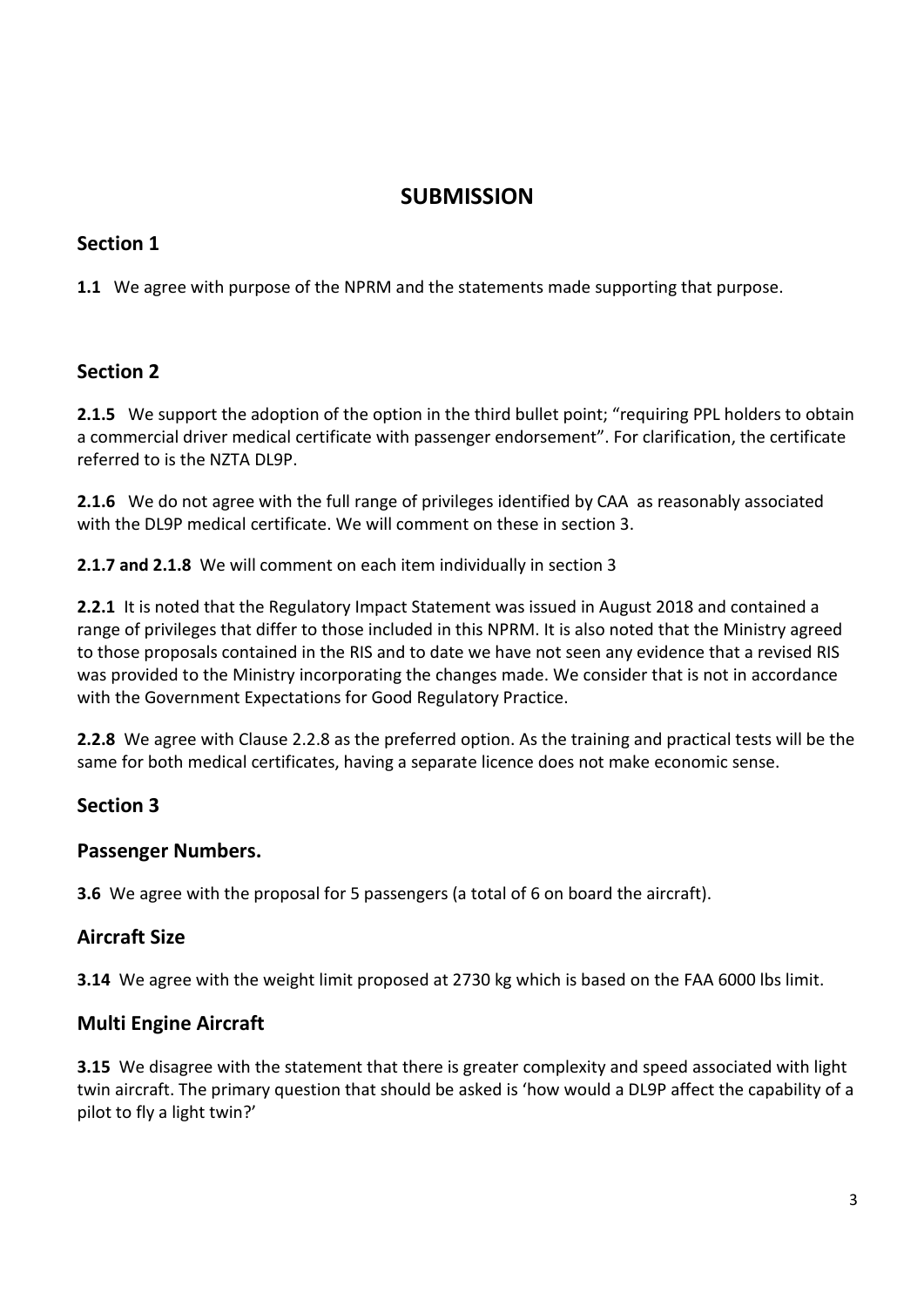We refer here to the document prepared for NZAF by TDB Advisory, titled 'Risk Analysis of the Proposed Privileges for the Private Pilot Licence Alternative Medical Standard' and appended to this submission.

In section 5 of this risk assessment they analyse the privilege of flying a light multi engine aircraft on the DL9P medical certificate and find that there is no benefit from excluding this class of aircraft (which is subject to the agreed MTOW and passenger numbers) from the privileges applicable to a trained and rated pilot with a PPL licence.

It is worth noting that TDB Advisory consider there may be some safety advantages in having the second engine.

We would suggest that a further question could be asked, 'is an emergency in a twin-engine aircraft that has lost one engine a greater emergency than in a single engine aircraft that has an engine failure?"

There a many light twins being used today for safety of two engines. We submit that the reference in the NPRM to a higher workload is misleading as the pilot is trained to operate in that environment.

Further, the reference in the NPRM to a twin aircraft travelling at greater speeds and developing more kinetic energy is incorrect as can be shown the table 9 included in the TDB report of aircraft speeds and weight. Regardless of the number of engines kinetic energy is a matter of weight and speed so the number of single engine aircraft of the same or greater weight and speed negate that argument.

**3.16** We submit that while the total number of aircraft and hours flown are important statistics for the background to the NPRM they have no constructive relevance in this section.

**3.17** The preliminary consultation document in question 10 refers to the use of a "reduced standard of medical certification". In other questions the words a 'Lower standard' are used. The readers of the questions did not have the document "Medical Aspects of fitness to drive" included in the questionnaire and it is unlikely that any of those readers would be intimately aware of the standards prescribed in the CAA rules Part 67. There has been no comparison provided to the reader of the questionnaire so any comments would be a personal opinion and not based on any comparative analysis.

We now refer to the documents provided to NZAF by CAA under the OIA which show that CAA subject matter experts were possibly not aware of the contents of these documents either. To ask a question without the providing all the facts is disingenuous and will not invoke an answer based on empirical data. Consequently, all the respondent's answers must have been based on personal opinion and one would assume a twin-engine pilot would not answer the same as a single engine pilot.

**3.18** We agree with all the points made but recognise that microlights are under a different class of medical.

**3.19** We submit that the leading sentence that states "there is no causal link between medical incapacitation and flying a multi engine aircraft" is a pivotal statement and should be taken as the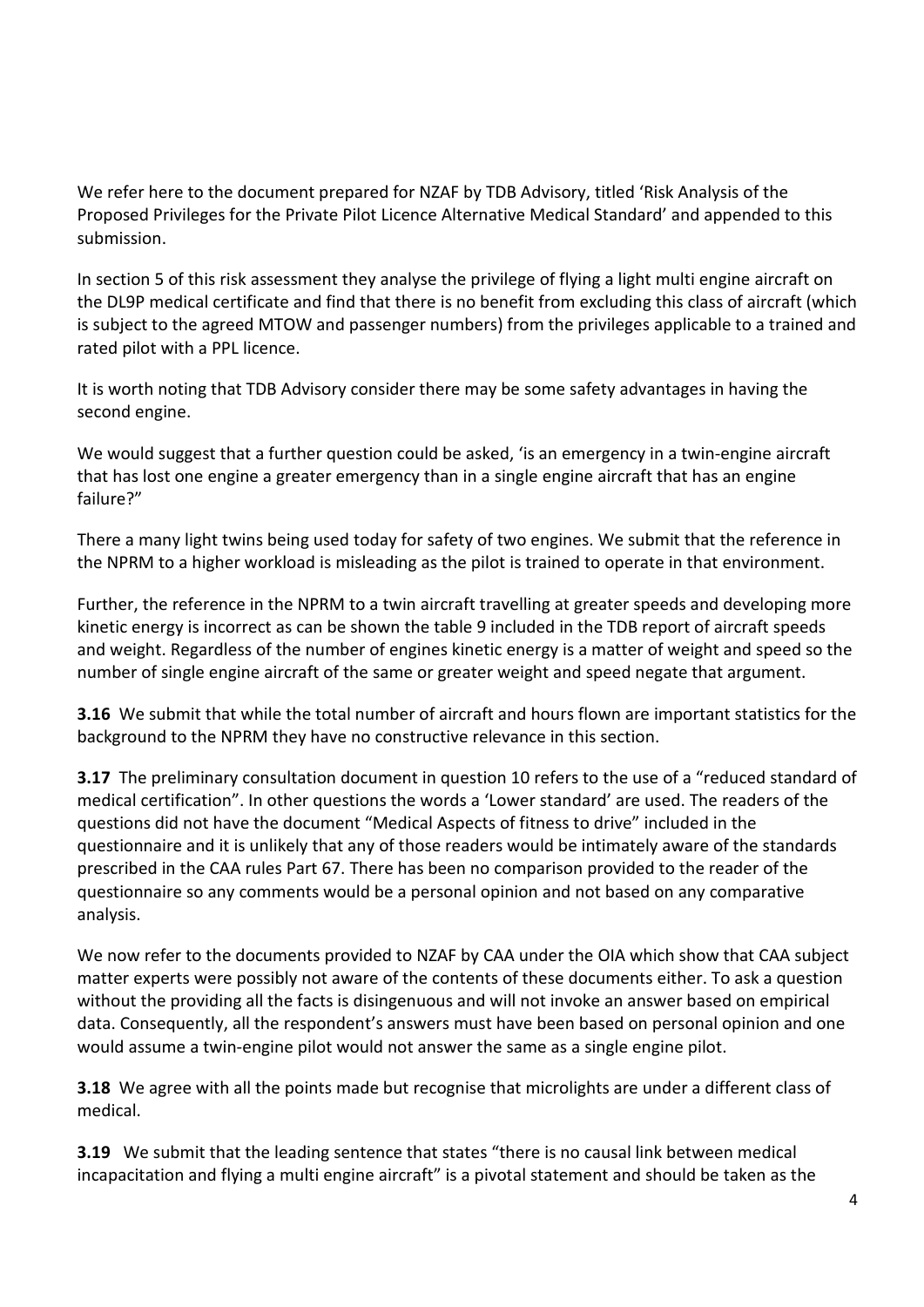overriding fact in any decision to restrict the privilege. The other statements here are contradictory and serve no purpose.

**3.20** This has not been shown to be the case and we refer to the independent risk analysis done by TDB Advisory. We agree with the risk analysis provided in section 5 of the TDB Advisory report.

#### **Altitude and Pressurised aircraft**

**3.21** We submit that there are several models of aircraft that have exactly the same complexity as each other with the exception that one will be pressurised and the other not. As has been shown in the TDB Advisory report, pressurisation adds less complexity than wearing an oxygen mask or canula. It has been argued that the risk of hypoxia is less in a pressurised aircraft, due to the automated system, than in a non-pressurised one where the pilot must decide when to put the oxygen apparatus on. The reference to high altitudes is misleading as in all cases of light pressurised aircraft the max service ceiling is about 25,000 feet which is a mid-altitude (see table 9 in the TDB Advisory report). It is also the NZAF opinion, that the majority of flights in these type of aircraft in NZ are at a maximum of around 18,000 feet. It is an altitude that tops out the average weather in NZ and if the weather is much higher, other factors like Icing come in to play so the decision to fly or not becomes simple.

**3.22** The reference to being in controlled airspace is misleading as in general NZ airspace over 9,000 feet is controlled airspace but in many cases 6,000 feet and over can apply. The benefits of being in controlled airspace are greater than any purported disadvantages as it is what it says, controlled where separation is guaranteed.

**3.23** We submit that this makes no sense from a practical point of view. The rules state the altitude and time allowed at altitude, before donning oxygen equipment. We agree with the risk analysis done in section 7 of the TDB Advisory report.

**3.24** We submit that pressurisation adds no complexity to the pilot workload as it is an automated system with alarms and monitoring is part of the system. Rapid decompression at 25,000 feet gets the pilots attention quickly and action must be taken to descend immediately at rates up to 4,000 feet per minute. An action which the pilot is trained for. However, at 18,000 feet the descent rate can be much lower and at these altitudes the time is not so critical. A slow decompression provides an alert to the pilot whereas in a non-pressurised aircraft with oxygen it is a greater possibility that a slow loss of oxygen would not be noticed. We agree with the risk analysis provided in section 6 of the TDB Advisory report.

**3.25** We disagree with this proposal and refer you to the TDB Advisory risk analysis for Pressurised aircraft.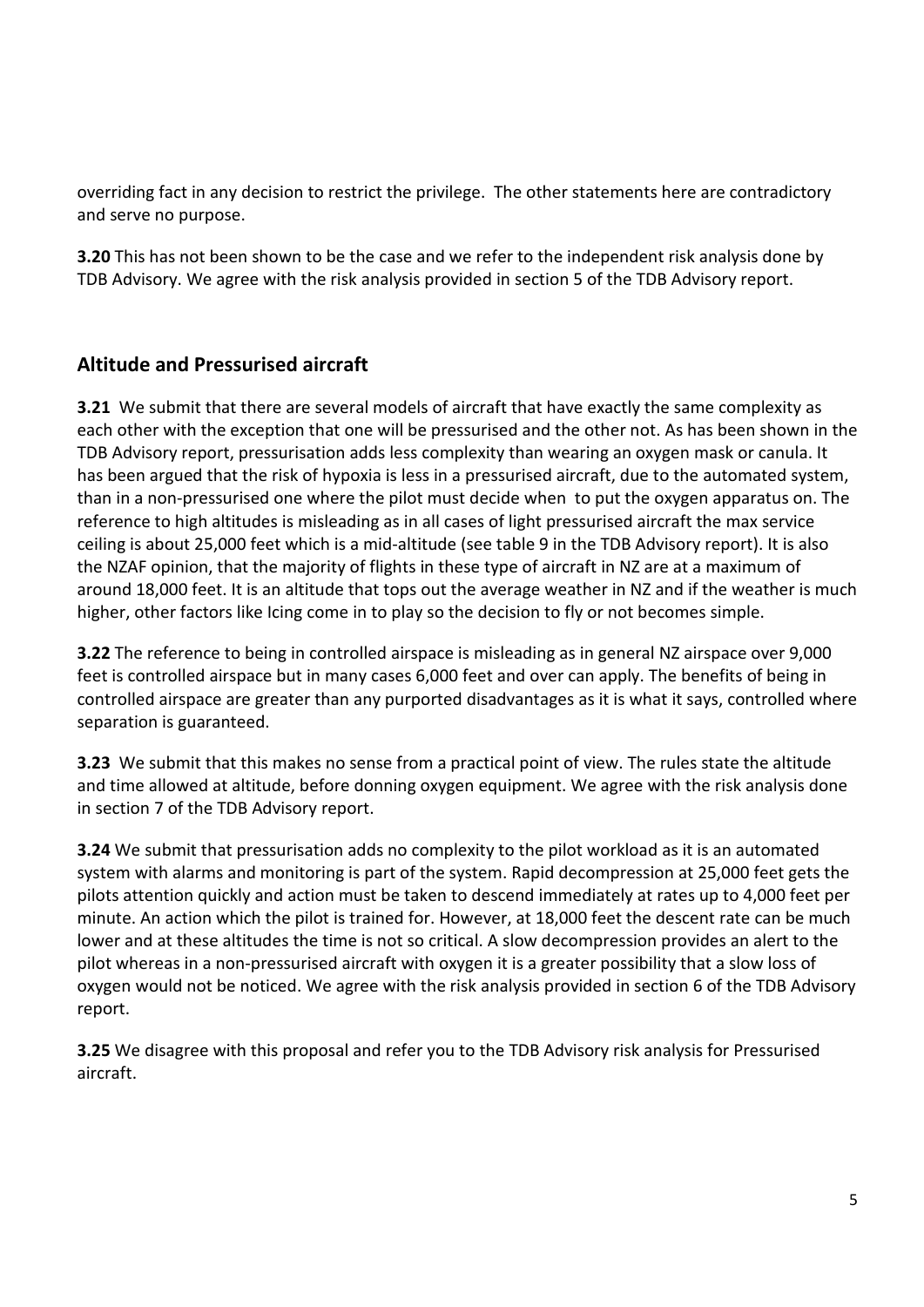#### **Controlled Aerodromes and Airspace**

**3.26** We disagree with this statement. Whilst it may be possible to train for a PPL completely outside of controlled airspace it is highly unlikely to happen. Therefore, as it is part of the training process it cannot be regarded as more complex in nature than handling say an engine failure on take-off.

We further submit that by including controlled aerodromes and controlled airspace in the one section is misleading as the need to fly in controlled airspace is critical to safe VFR flight which by definition must include the area in the vicinity of a controlled aerodrome.

**3.27** It should be noted that to fly into a controlled aerodrome or controlled airspace a radio is required and if not operational a special approval must be obtained. In addition to the radio, an aircraft must have a transponder and from Dec 2021 that will include an ADSB system. All aircraft will be visible to the tower at a controlled airport or the controller in controlled airspace. The comment that 'having an operating radio removes the need for a Colour Vision Test or an operational signal light test' needs to be proven in light of the comments made by the CAA subject matter expert in his emails prior to drafting this NPRM. It could be argued that demonstrated ability at the initial issue of a PPL and at the biennial flight review could be more important than a CVD test.

#### **Flying over congested areas of Towns and Cities.**

**3.28** This restriction in the RPL has always been controversial. One could spend hours practising circuits at say Christchurch airport on runway 29 or 11 and spend the major percentage of that time over built up suburbs.

**3.30** We agree with this conclusion but make note that the wording needs to clearly say "in or out of any controlled airspace" as it did in the RIS provided to the Ministry in August 2018. Quote; *(be able to fly in and out of controlled airspace, subject to meeting the appropriate colour vision requirements*)

We note the ambiguity between the documents regarding the CVD testing.

#### **Aerobatics**

**3.31** We agree with the risk analysis in the TDB Advisory report section 8.

We comment further that as stated in the NPRM, aerobatics place more physical strain on the body. These manoeuvres subject pilots and passengers to gravitational effects. Though these effects are unlikely to increase the probability of issues such as gastrointestinal illness, hypoxia or renal calculi, they may increase the probability of some medical events such as cardiovascular events, headaches and vestibular effects/disorientation.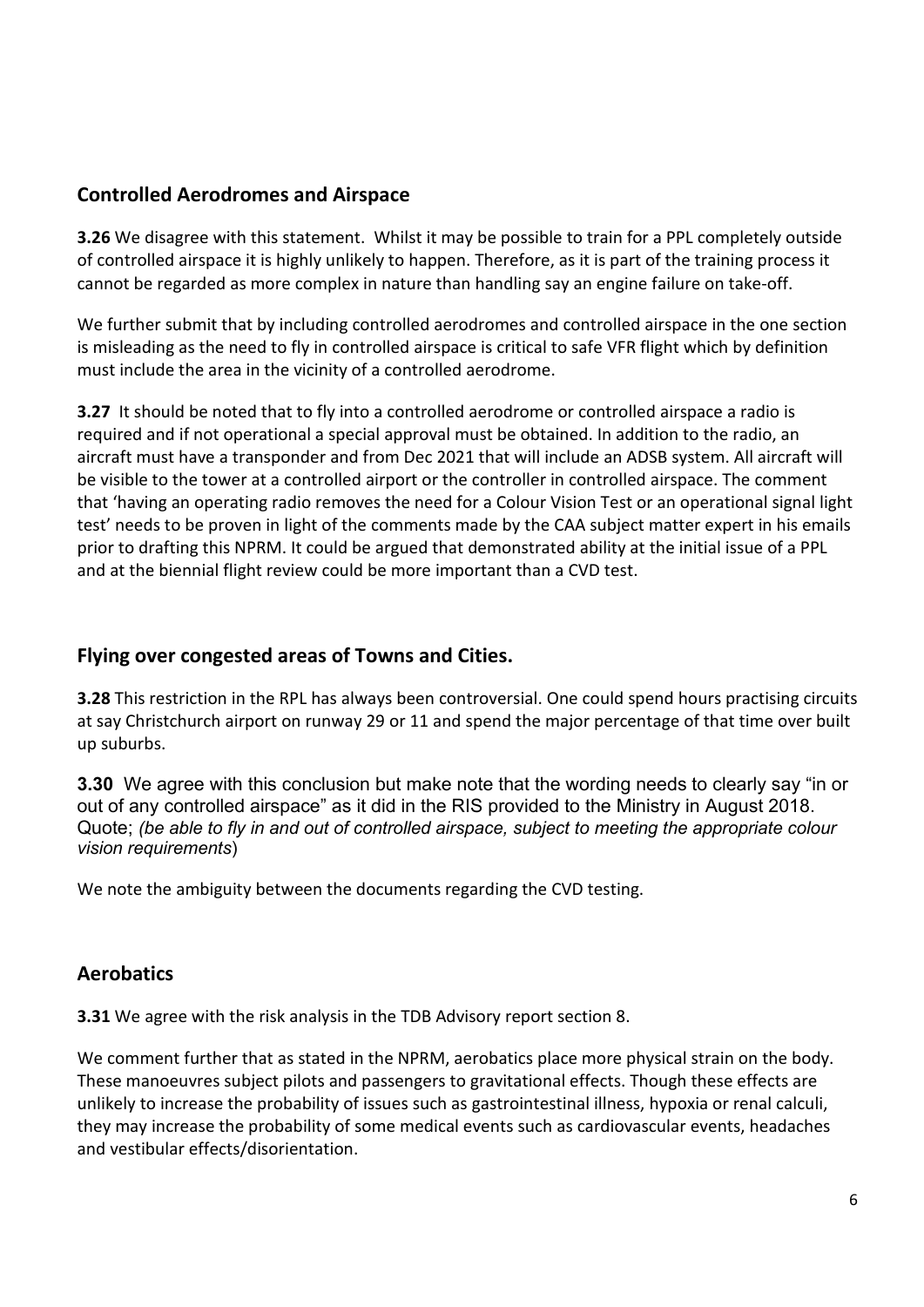The current class 2 medical does not identify special or different medical standards for pilots who practise or intend to practise aerobatics. It would be virtually impossible to do so, given the wide range of aerobatic activity levels and the inability to distinguish between them medically.

**3.35** We disagree with this limitation. We submit that the operational standards and limitations applied to aerobatics and aviation events in NZCARs 91.701, 91.703 and relevant sections of Part 149 are stringent and comparable to any worldwide.

We further submit that one of our member organisations, Flying NZ (RNZAC) advises that PPL aerobatics is an important part of an Aero Club's activities. They advise that from a survey of their members, clubs that responded, show 105 pilots flying on a PPL that have aerobatic ratings. That number does not include Canterbury or Marlborough, both clubs having strong aerobatic contingents.

#### **Banner and Drogue towing**

**3.37** the wording in this paragraph indicates it is not prohibited due to medical reasons. Therefore, if there is no medical reason to restrict the privilege it should be allowed or not mentioned in the NPRM. Obviously hire and reward prohibits the activity and as stated this is more likely to be a commercial activity by a fully trained PPL pilot.

**3.39** We disagree as the grounds are not Medical. We also refer to Section 9 of the TDB Advisory report where they combine Towing and Sling loads in a risk analysis. This report fails to find any evidence that a Class 2 medical would mitigate any risk to a greater level than a DL9P

#### **Sling Load Operations.**

**3.41** We agree with this proposal and refer to TDB Advisory report section 9.

We would point out that the statements in this paragraph in the NPRM are arguably the most logical ones in the document and should be used in the dialogue of most of the activities that we are discussing. To Quote;

*The demonstration of competency is of most relevance to the ability of a pilot to perform a sling load operation. There are no elements of medical certification that are likely to affect the ability of pilots to carry out these operations. It is therefore proposed that sling load operations be allowed.*

If the argument of demonstrated competency is to be used in respect of sling load operations, then the same argument should be applied to every other privilege where special training and competency checks are required to maintain the rating or privilege.

Further and significantly, the 'no elements of medical certification that are likely to affect the pilot' should also apply.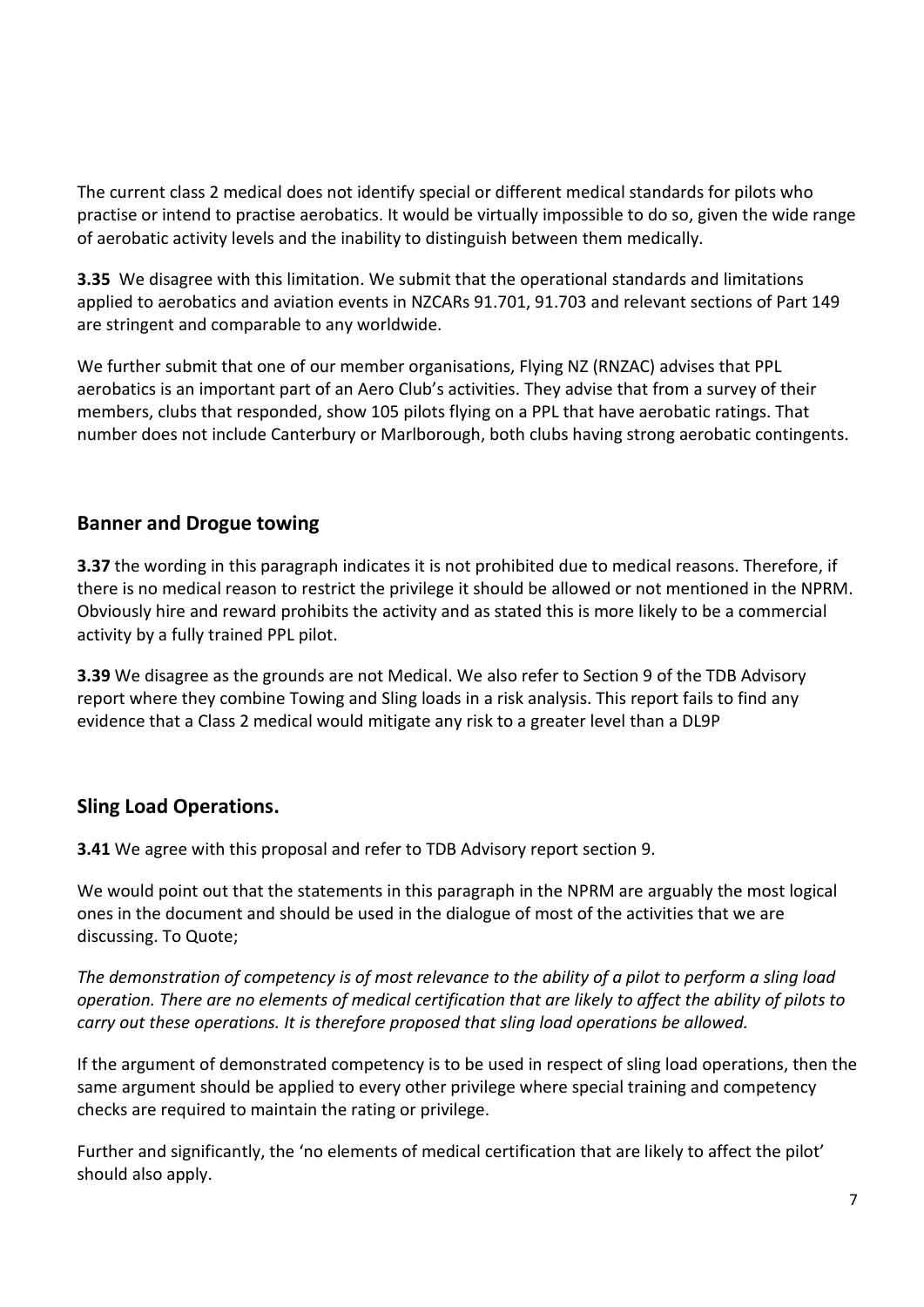#### **Restrictions on agricultural operations.**

**3.42** We disagree with this proposal for private operations. Our members say there are many PPL private operators who do limited agricultural operations on their own properties. These are not commercial operations and not for hire and reward. We consider that the hire and reward limitations existing in the rules are enough to limit these operations to private only.

Further, the Sector Risk Profile (CAA 2013) which identified 16 major risks in the Agriculture sector (SPR) made no mention of medical events as substantial risk.

#### **Night Flying**

**3.43** We agree with the statements made in this section. It is a privilege based on training and competence. That should be enough to agree to allow the privilege.

**3.44** The statements in this Paragraph are pure supposition and should be disregarded. It has already been stated in 3.43 that the privilege is based on training and competence. There are no elements of medical certification that are likely to affect the pilot.

**3.45** The statement relating to the medical standards as "less rigorous standards" is misleading and not proven. CVD screening has undergone a significant review by industry and CAA at great cost over the last couple of years. It has been agreed that demonstrated ability is paramount. This is demonstrated at initial issue and at a biennial flight review. If colour vision deficiency was noted, then the pilot would be failed in the test by the examiner. We also refer to the comment made in Para 3.27 regarding a radio negating the need for a CVD test and suggest the same logic should apply.

**3.49** We suggest that as probably over 90% of applicants would pass the CVD test then there should be a way that these few applicants can show demonstrated ability in line with the new guidelines for CVD in the CAA rules and guidelines.

**3.50** We disagree with this proposal on the basis that demonstrated ability would cover the issue. We consider night flying should be allowed and refer to Section 10 of the TDB Advisory report.

#### **Glider towing and Parachute operations**

**3.51, 3.52, 3.53,** We agree with all these statements. They have been well considered and are based on common sense application of the level of risk.

**3.54** We agree with the opening statements in this paragraph. However, the suggestion that at 10,000 feet the operation becomes more complex has no basis. We refer to the TDB Advisory risk analysis in section 7 where they find no benefit in excluding this privilege above 10,000 feet.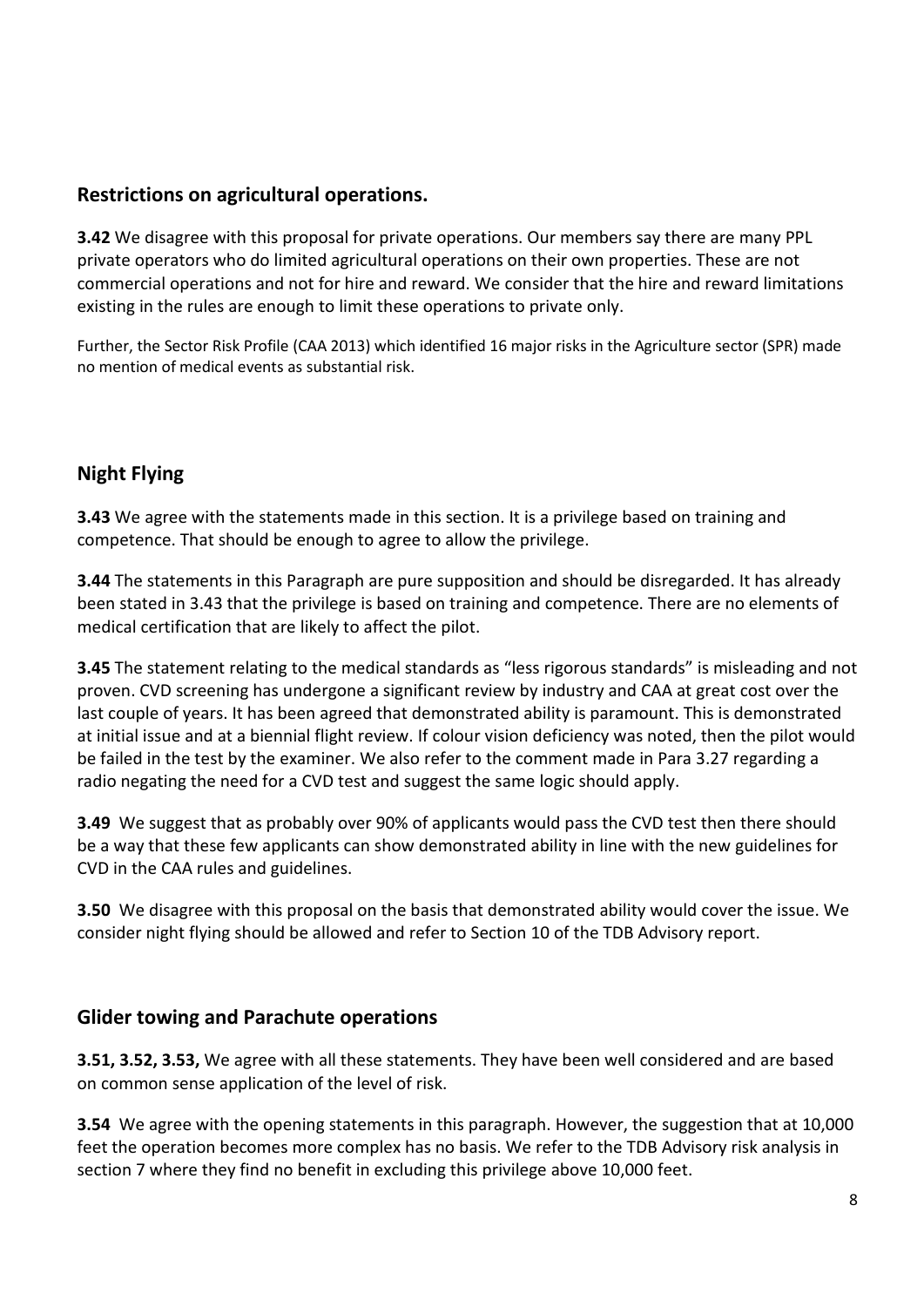**3.55** We agree with the proposal in general but question the arbitrary limitation on altitude as it is not based on any risk analysis that we can see. The part 91 Rules state;

#### *91.209 Use of oxygen equipment*

(a) A pilot-in-command of an unpressurised aircraft must, during any

time that the aircraft is being operated above 13 000 feet AMSL and during

any period of more than 30 minutes that the aircraft is being operated

between 10 000 feet and up to and including 13 000 feet AMSL, require—

As the rules are very clear and allow up to 13,000 feet before oxygen is required, we cannot agree that this activity be restricted to an arbitrary 10,000 feet. It would be better to just allow the activity but ensure compliance with the existing rule.

#### **Instrument Flight Rules.**

**3.56** We disagree with this entire paragraph.

We find the TDB Advisory analysis in section 12 to be sound.

Flying IFR is no more complex than flying controlled VFR for a trained pilot. The training that is required (noted in the paragraph) brings the pilots skills to a level of competence that is the same level as a CPL pilot with an Instrument rating. The ability and competence is tested every 12 months (also noted in the paragraph). Furthermore, the pilot does not require (as suggested) any higher standard of eyesight and reaction times other than can be demonstrated in the initial and annual flight test.

The comment on hearing shows a lack of understanding of the requirements of a DL9P as a P endorsement requires a hearing check very similar to the Class 1 test. If this was not apparent in the annual flight test the pilot would fail the test. It is worth noting that the medical division of CAA held a joint meeting on 17<sup>th</sup> October 2019 with CASA and industry representatives where the need for the level of testing for an IFR with class 2 pilot was discussed in light of the fact that most pilots now use high spec headphones with individual volume controls for each ear and in many cases noise attenuating, which ensures the pilot has the best available technology to enable hearing and understanding the instructions of ATC. Again, any deficiency in the pilots hearing capability would be apparent at the annual check.

**3.57** In writing this submission NZAF have had all the relevant documents provided by CAA and developed a full chronology of the development of the NPRM. We can therefore comment on the input of the CAA subject matter expert referred to in this paragraph as we have read his email dated  $21<sup>st</sup>$  March 2019 on the subject. It appears that this email had a significant effect in the change from the RIS which proposed allowing the IFR privilege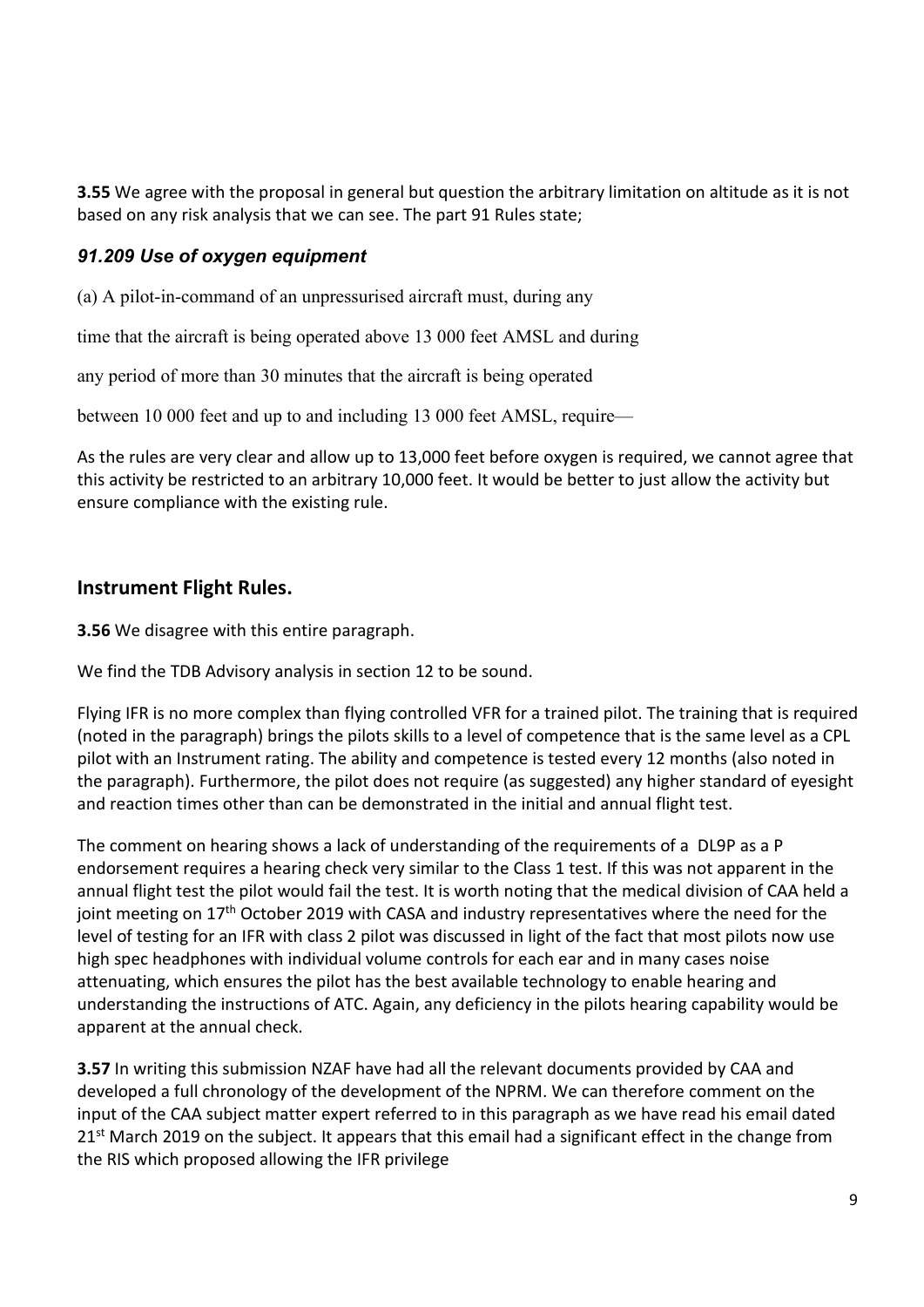The CAA SME clearly did not have an understanding of the medical requirements of the DL9P as the fact that a hearing test is included in that standard was not known. In all the statements by the SME there was reference to a "lower" standard of the DL9 without any supporting evidence to show that was the case. In fact, in all his references, the "lower" DL9 is used and not the P endorsement. We suggest that the SME had not read the entire NZTA document medical aspects of fitness to drive.

Regarding the purported stress levels quoted, we would contend that flying under IFR in controlled airspace is less stressful than scud running in uncontrolled airspace at legally allowed heights and conditions. In the accompanying report by TDB Advisory the base case risk assessment scenario for a one hour PPL flight from Nelson to Fielding, includes about 85% of the time in controlled airspace flying with the same communication requirements as would occur on an IFR flight in the same airspace.

The purported risks with vestibular influence are no greater with a DL9P than with a Class 2 and that is one of the main parts of training for IFR flights. IFR pilots are all trained to rely on the instruments. It is all about the training which is nearly the same number of hours on top of those required to obtain a PPL.

**3.58** We disagree entirely with this statement. It has no credibility whatsoever. In controlled airspace the commercial aircraft and the private aircraft are under strict ATC control. However, if the commercial aircraft is flying into an uncontrolled airport, like for instance Timaru, then standard operating procedures apply and both the commercial aircraft and the private one must abide by the rules both VFR and IFR.

Further, a VFR pilot can fly in controlled airspace, at say Christchurch International Airport, flying on a parallel runway as ab initio training to fully qualified, all in close proximity to commercial aircraft.

**3.59** We agree with this statement and proposal. Aligning with the USA is a good thing as the majority of our planes come from USA and are built to a level that allows IFR. It is also worth noting here the AOPA NZ is following the example of AOPA USA to encourage IFR flight in private aircraft. This is based on the available safety statistics that show the advantages of flight under Air Traffic Control.

Further, as previously noted, the hearing test is already included in the DL9P and shows that the author of the NPRM has taken the opinion of the CAA SME without checking the medical standards.

**3.60** We disagree with the inference in this statement. It is saying that this would only affect 9 PPL pilots. The writer could list 9 without referring to any records so that cannot be true. It has no relevance and should be taken out of the NPRM.

**3.61** We disagree with this statement completely. The accident was not the result of a medical incapacitation and the statement even has a question mark to show the uncertainty of the NPRM writer. Having examined the accident report, it is obvious that the pilot did not follow the procedures in the flight manual for an engine failure and lost control of the aircraft. The accident should not be included in this NPRM as it has no relevance whatsoever. The comment on the reason for the low accident rates being attributable to the low numbers of pilots participating in the activity is also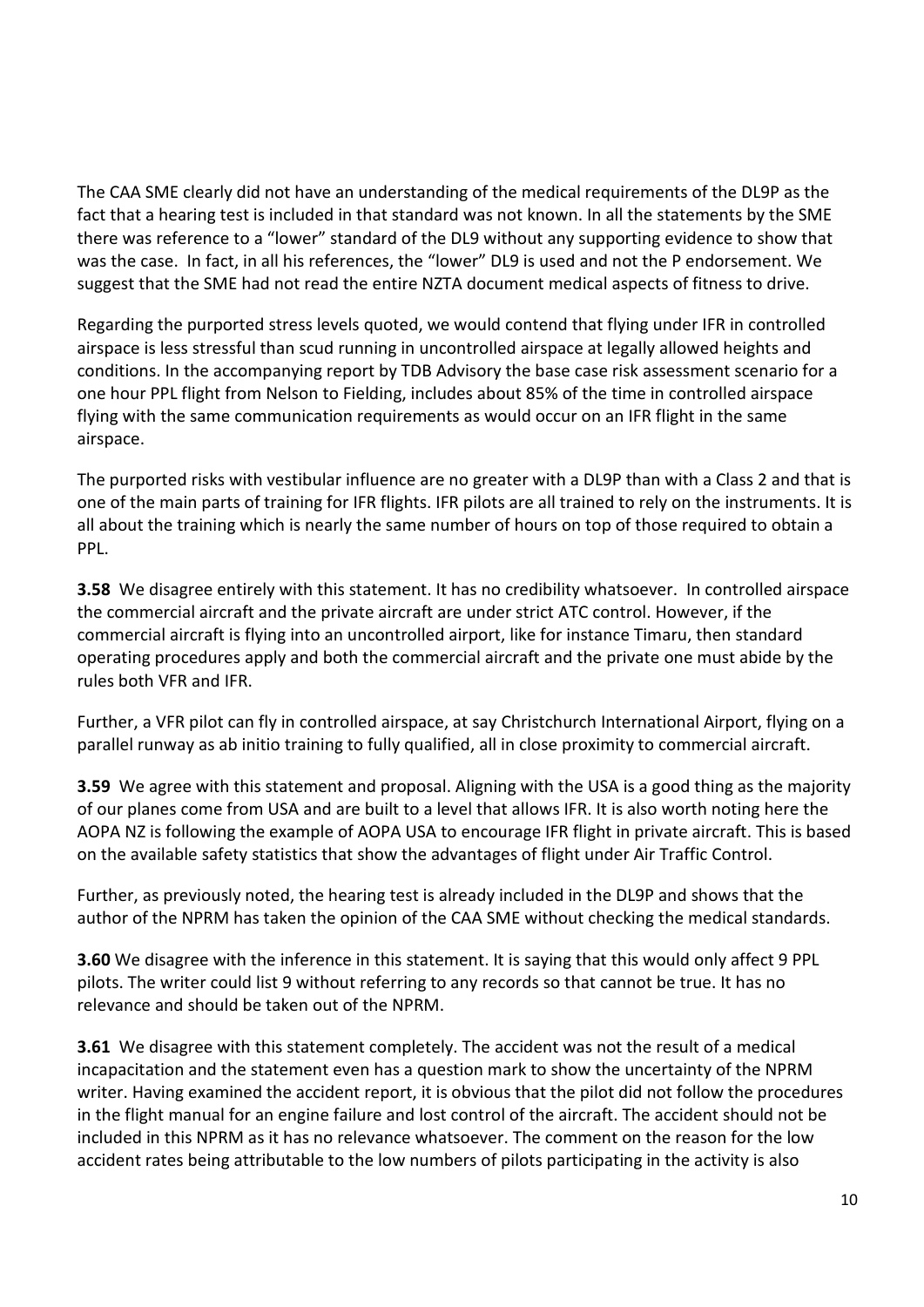misleading as we dispute the number of IFR pilots who would use the PPL with a DL9P medical. USA figures show around 45% of private pilots hold an instrument rating and the number of CFIT accidents has reduced as the percentage has gone up. Clearly showing the safety benefits of IFR. A point to note from personal experience is that only a few IFR flights are in actual hard IMC conditions for the entire flight.

**3.62** Apart from the low frequency comment this statement is correct and should be taken notice of in the final summation.

**3.63** We completely disagree with this proposal on the grounds stated above and refer again to the independent risk analysis provided in section 12 of the TDB Advisory report.

#### **Section 4**

Any comments on this section may not be relevant when considering our comments in the previous section. However, we make some limited comments for clarity

**4.2.1** We agree with this subject to agreement and clarification of the privileges.

**4.3.1** It is important to have a clear understanding of the difference between a licence and a medical certificate and we think this clause does that.

**4.3.2** This clause points out the significant saving to the PPL pilot. This fact is central to the need for the rule change that may be associated with this NPRM. It is also in clear agreement with the second bullet point in Section 1 of this NPRM.

**4.4.3** We agree with this proposal

**4.4.4** We agree with this proposal

**4.4.5** There needs to be some clarification to the wording here as it states that the holder of a DL9P must "effectively" comply with section 2A of the Act. It has been stated in other documents for this NPRM that Section 2A would not apply. This needs to be clarified. The requirement for a pilot to render themselves unfit is the same in the DL9P legal section.It is also clear that the GP must notify NZTA of any change in condition of the applicant. This needs to be made abundantly clear.

**4.4.8** May need modifying when the privileges are agreed to.

**4.4.9** May need modifying when the privileges are agreed to.

**4.4.10** May need modifying when the privileges are agreed to.

**4.4.11** May need modifying when the privileges are agreed to.

**4.4.12** May need modifying when the privileges are agreed to.

**4.4.14** May need modifying when the privileges are agreed to.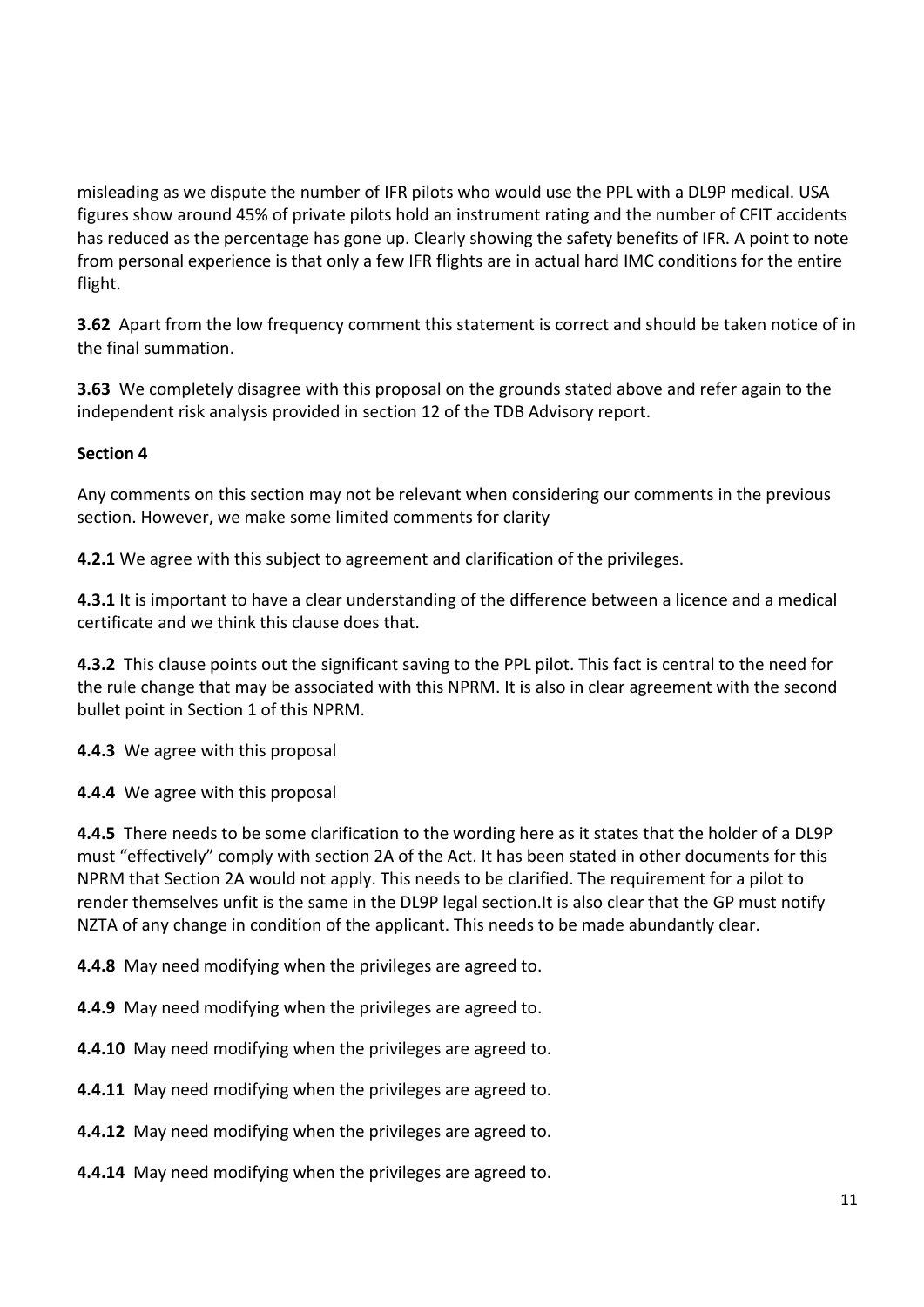**4.4.13** Is agreed to

**4.4.15 – 4.4.19** May need modifying when the privileges are agreed to.

#### **Section 5**

**5.4.1 – 4.4.2** we agree with these statements.

**5.5.1** This statement could be misleading by not stating "controlled airspace". It is a basic requirement for a pilot to fly into and out of controlled airspace and to do so requires a radio and from 2021 a transponder with ADSB.

**Section 5.5** The whole of section 5.5 must be re-evaluated in light of our submission.

**Section 5.6, 5.7, 5.8, are all accepted.**

#### **Section 6 and section 7 appear to be acceptable**

That concludes our submission on the actual issued NPRM.

#### **We wish to comment further on the CAA process preceding the writing of the NPRM**

We have a serious concern with the lack of empirical data that has been used to establish the privileges proposed to be available on the DL9P medical. In our examination of the two standards it appears that they are very similar in the conditions that are required to be examined for. Furthermore, the legal obligations on the examining physician appear to us to be also very similar.

We consider it is misleading to refer to the DL9P as a lesser / Lower / less rigorous standard as this could influence a policy writer who is not familiar with the two standards.

There is an obvious misunderstanding of the Proposed DL9P standard by CAA subject matter experts. This is clear in the persistent reference to a "lower or inferior or lessor" standard of medical. That is clearly not the reality of a DL9P. The reference to hearing standards completely missed the fact that they are tested for in a DL9P.

The statistics used to show numbers of pilots with a Class 2 medical is shown in the RIS (Clause 10) as 1433 active class 2 medicals. The CAA Aviation Safety Report 6 Monthly Summary of Aviation Safety for the year ended 30 June 2019 shows on Page 18 that there were 5778 Recreational licences (RPL with med or any class 2 med only or any PPL only) supported by an active medical of a class appropriate for the licence type.

The number quoted in the RIS of 1433 must therefore be wrong. (See tables below).

The number of aircraft also needs examining as all calculations for the ADSB issue came up with in excess of 3000 whereas the number quoted in table 5 in the RIS is 1657. The policy writer appears to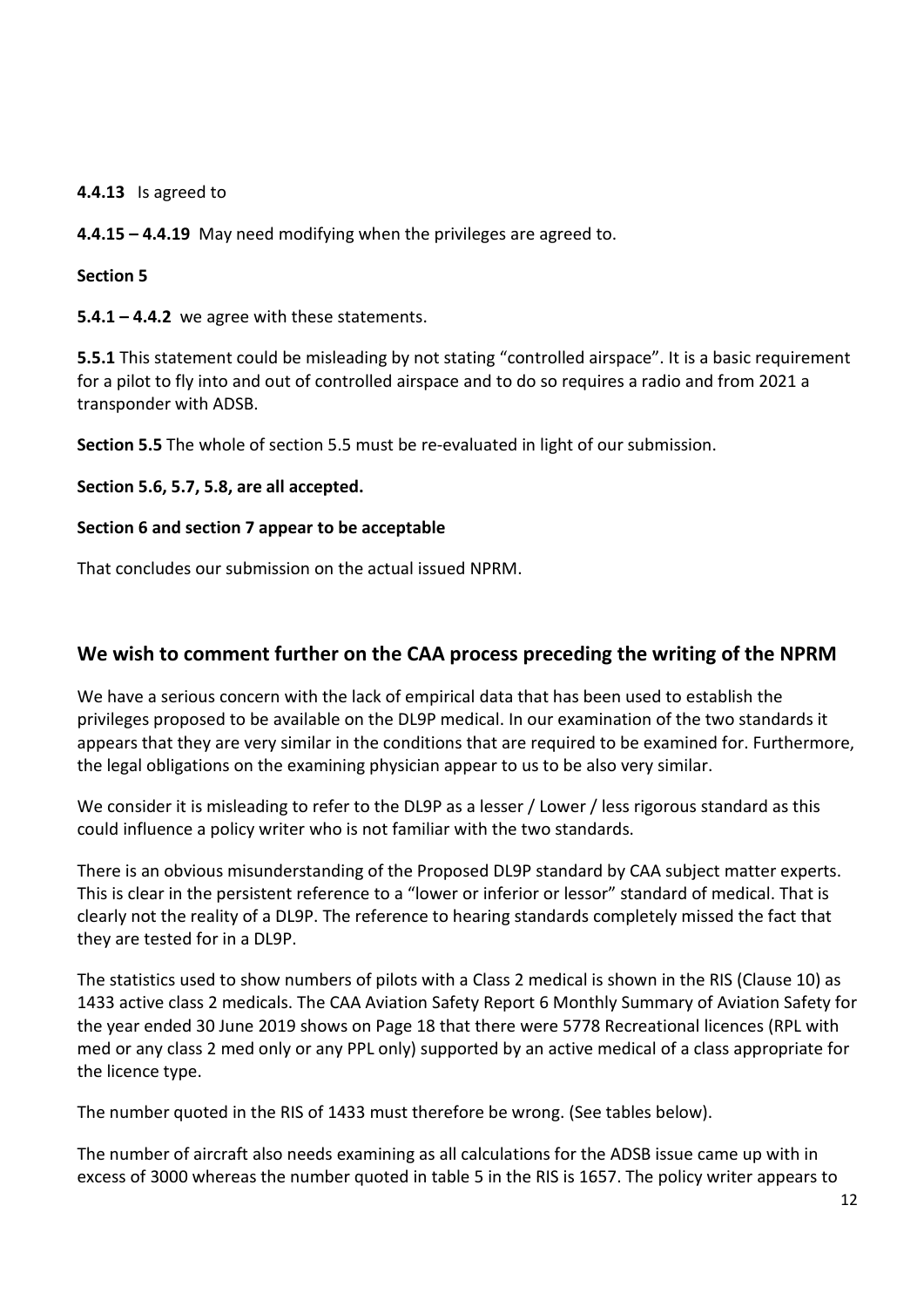have only considered aircraft that were registered to individuals when the reality is that many are in companies, partnerships or syndicates.

Appendix 3 in the RIS lists 18 reported occurrences where medical issues have been a factor. In our examination of these 18 it was found that only 5 of them should have been included as relevant to the result of a Class 2 or DL9P. Of those 5, they all held a class 2 medical so would certainly have qualified for a DL9P. Therefore, the use of these statistics is misleading to the reader who is unfamiliar to the topic. There was no case where a DL9P could have caused the occurrence. This was pointed out by AOPA in their submission, but no changes were made to the ensuing documents.

We consider that CAA have not followed the Government Expectations for Good Regulatory Practice and in our opinion much time and cost could have been saved by following those simple procedures laid out by the Government in their policy documents. Specifically, the use of Industry expertise in codesigning a rule leading up to the development of the final NPRM for public consultation.

Finally, but not least important, we would like to acknowledge the excellent work done by Elizabeth Bolton in the preparation of the original consultation questionnaire, summary of responses and interviews with Industry leaders for the development of the Regulatory Impact Statement. We also acknowledge the excellent work done by the drafting team in preparing the NPRM.

Submitted by

 **Ian D Andrews** *President*

NEW ZEALAND AVIATION FEDERATION Mobile +64 27 4324995 [www.aviationfederation.co.nz](http://www.aviationfederation.co.nz/) Representing 10,000 aviators, 4,000 aircraft, and 14 Aviation sector organisations.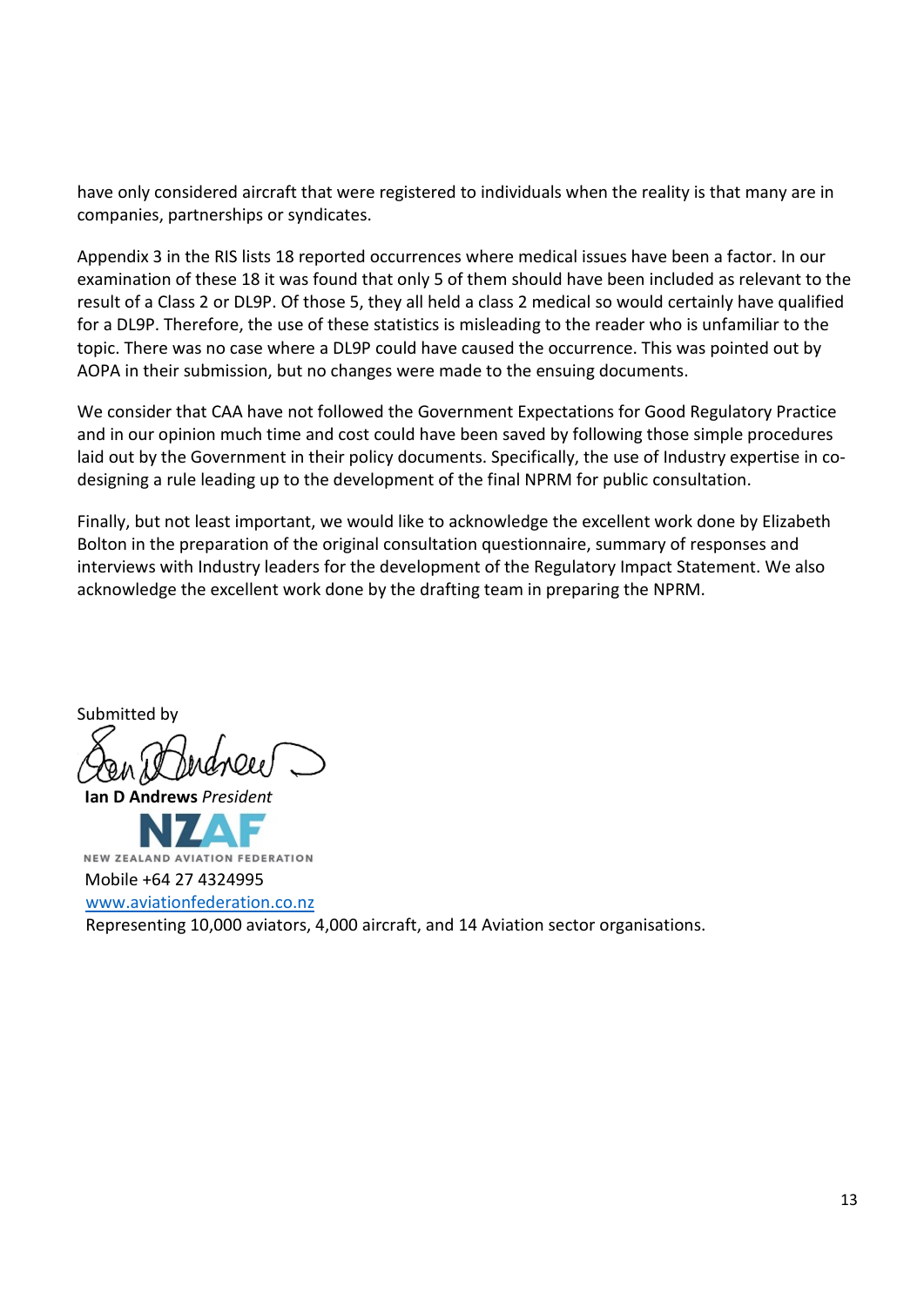## **Appendix 1**

#### **Responses to CAA Positions by Brent Blue MD (IAOPA)**

#### **Flying Multi Engines:**

There is no medical evidence that flying multi-engine aircraft requires better medical condition than any other aircraft. Although multi-engine accidents have a higher fatality percentage, it is due to uncontrolled flight into terrain. There is no evidence that medical conditions have any bearing on this fatality rate. In addition, the conservative Civil Aerospace Medical Institute (CAMI) of the Federal Aviation Administration (FAA) does not make ANY differentiation between medical class or qualifications related to single or multi engine aircraft. Thus, a pilot exercising private pilot privileges can fly a Cessna 150 or a Cessna Citation jet while holding a third class medical. A review of final National Transportation Safety Board (NTSB) reports from 2017 through 2018, highlights the low occurrence of multi-engine accidents attributed to medical incapacitation. Only three fatal accidents involved impairment/incapacitation, between 2017 and 2018, in multi-engine aircraft. NTSB data shows 50 total fatal accidents, so roughly six percent of fatal accidents during this time frame involved impairment/incapacitation. Therefore, fatal multi-engine accidents are not more susceptible to medical incapacitation/impairment.

#### **Flying a Pressurized Aircraft:**

Pressurization does not increase workload of the pilot and is actually safer for the pilot and passengers due to a DECREASED risk of hypoxia compared to wearing oxygen equipment given the minute risk of a decompression event. The concern expressed also assumes the pilot has a critical cardiopulmonary condition during which a decompression event would be a "tipping point" for such condition. Additionally, flying in a pressurized aircraft versus non-pressurized and on oxygen has other physical implications such as improved visual acuity at night.

#### **Exercising the privileges of an aerobatic rating:**

The FAA does not require any special medical certificate for aerobatics (except for aerobatic performers who receive compensation). In addition, a review in the Aerospace Medical and Human Performance Journal by FAA physicians' medical restrictions for high-G force flight is UNWARRANTED (Mills WD, Greenhaw RM, Wang JMP. *A medical review of fatal high-G U.S. aerobatic accidents.* Aerosp Med Hum Perform. 2019;90(11):959-965.).

#### **Flying at Night:**

Except for select circumstances such as color vision, glaucoma, and use of certain medications, FAA's CAMI does not make any medical distinctions between day and night flight. There is no evidence that medical issues are a factor in night accidents nor a factor in medical incapacitation. During our two-year review of NTSB data, only three fatal accidents involving impairment/incapacitation during night operations are cited. Only one of those accidents was the result of the pilot losing consciousness. The other two fatal accidents were pilots who took medication

that may have been potentially impairing.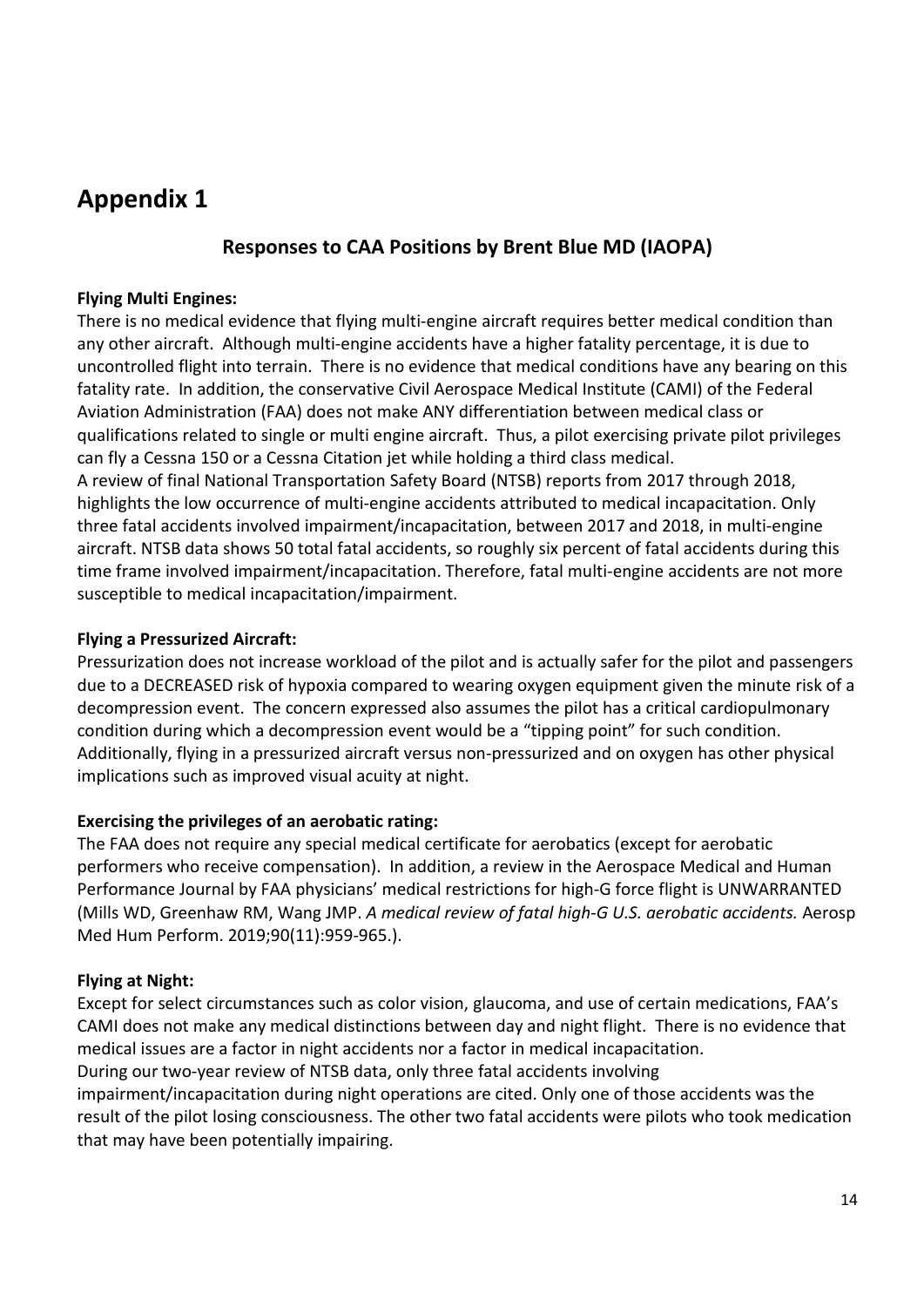In addition to the exceedingly low number of impairment/incapacitation accidents, night flying had 65 fatal accidents between 2017 and 2018. That equates to about 4.5 percent of night accidents caused by impairment/incapacitation. This equates to a yearly average of 2.25 percent over this time period.

#### **Flying under IFR:**

The FAA's regulations do not impose any additional medical certification requirements on pilots who will be flying under Instrument Flight Rules (IFR). A pilot's ability to fly under IFR depends only on his or her pilot certificates and ratings. For instance, an instrument rated-private pilot may fly IFR while holding a third class medical, which is issued under the exact same standards as a third class medical issued to a private pilot who is only qualified to fly under Visual Flight Rules (VFR). Moreover, should a private pilot choose to obtain a first class medical, that certificate will be issued under the exact same standards that apply to an Airline Transport Pilot who applies for a first class medical From 2017 through 2018 there are an estimated 55 fatal accidents involving IFR flights on IFR flight plans. Of the 55 fatal accidents two were the result of medical incapacitation/impairment. This equates to a yearly average of 1.75 percent of IFR fatal accidents during this time period.

#### **General Considerations:**

Aeromedical certification has evolved over time. Advances in medical science, now make it possible to more effectively detect, and treat conditions that might previously have impacted the ability to safely pilot a private aircraft. In 1980, the FAA only certified pilots with high blood pressure on one of five medications. Now, the FAA allows pilots with numerous medical conditions such as coronary heart disease, cancer, kidney stones, auto immune diseases, asthma, diabetes, and many others. During this same time period, the rate of fatal accidents in general aviation has DECREASED by ~50% effectively showing that allowing pilots to fly with various medical conditions does not increase risk or make the sky less safe. In addition, the FAA's own figures show that 98.9% of all pilots who apply for special issuance medicals receive them after testing which most physicians think is unnecessary. Since the rate of accidents under special issuance medical parallels with pilots of the same age without special issuance medical, one can ask is this process necessary at all.

**Bio: Dr. Brent Blue is a Senior [Aviation Medical Examiner](https://www.faa.gov/about/office_org/headquarters_offices/avs/offices/aam/ame/guide/) who introduced Digital [Pulse Oximetry](https://en.wikipedia.org/wiki/Pulse_oximetry) to general aviation in 1995. He has been the team doctor for the US Unlimited Aerobatic team at the world competition in Hungary and lectures extensively on Hypoxia and carbon monoxide at altitude. Dr. Blue flies a Cessna 340, a Cessna 185, and a 450 Stearman out of his home airport near Jackson Hole in the United States.**

#### **NZAF Note!**

Dr Blue is a member of the IAOPA task force presenting the working papers to ICAO on a work stream that is currently considering an ICAO standard for PPL medicals that will be based on a GP examination to a drivers license standard. AOPA NZ is also a member of that task force.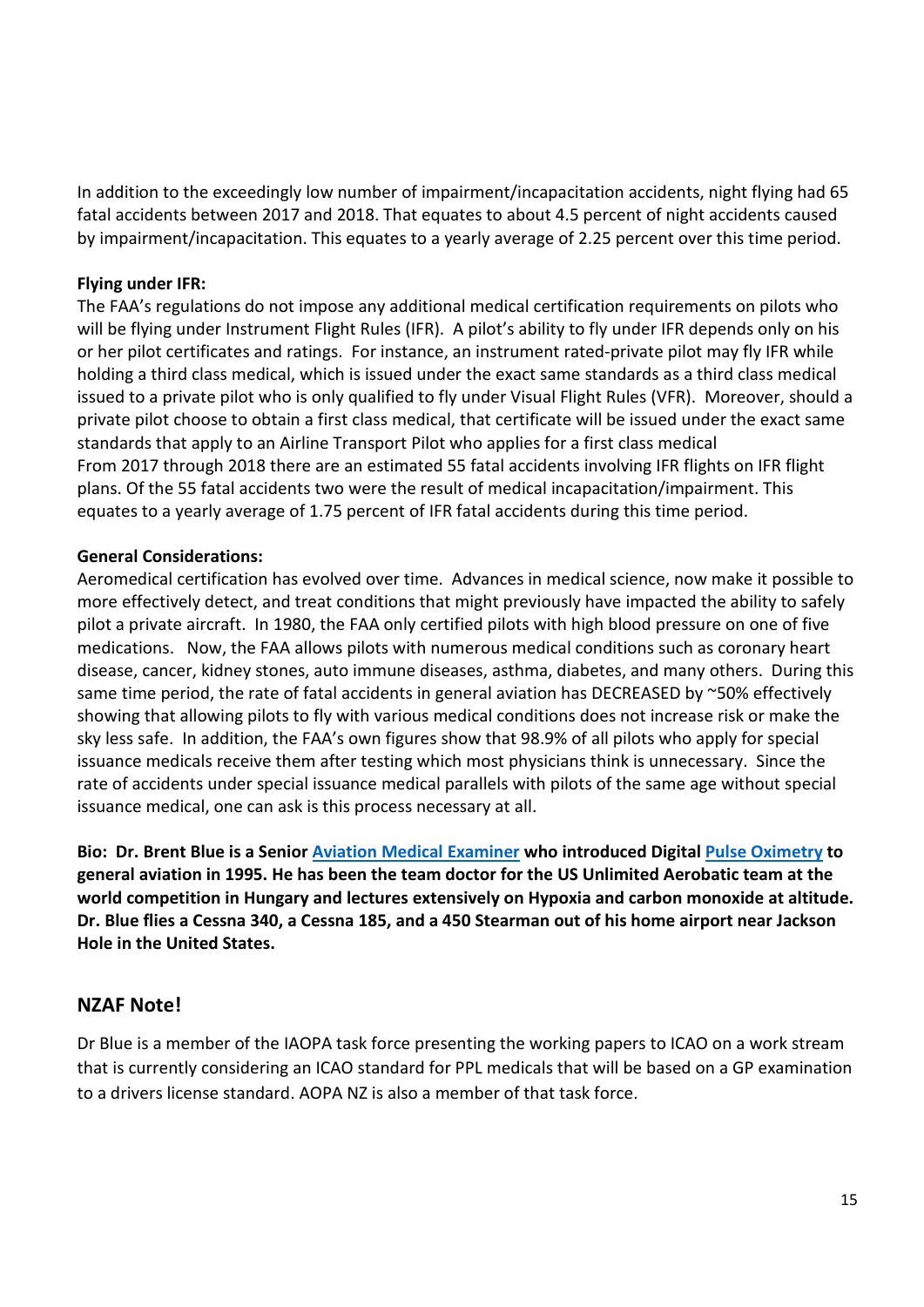## **Appendix 2**

The following is copied from Page 18 of CAA Aviation Safety Report 6 Monthly Summary of Aviation Safety for the year ended 30 June 2019

#### *Licences*

The following table summarises the number of airline transport, commercial, private and recreational pilot, air traffic controller, and aircraft maintenance engineer licences on the register as at 30 June of each year.

| Licences                                                                    | 2010  | 2011  | 2012  | 2013  | 2014  | 2015  | 2016  | 2017  | 2018  | 2019  |
|-----------------------------------------------------------------------------|-------|-------|-------|-------|-------|-------|-------|-------|-------|-------|
| Recreational (RPL with<br>Med or any Class2<br>Med only or any PPL<br>only) | 6868  | 6921  | 6973  | 6987  | 6647  | 6389  | 6184  | 5904  | 5691  | 5778  |
| <b>CPL with class 1 Med</b>                                                 | 2344  | 2339  | 2337  | 2217  | 2098  | 2046  | 2051  | 2032  | 2143  | 2126  |
| <b>ATPL with Class1 Med</b>                                                 | 1134  | 1188  | 1175  | 1163  | 1223  | 1228  | 1268  | 1261  | 1228  | 1138  |
| <b>ATC with Class 3 Med</b>                                                 | 363   | 361   | 374   | 367   | 381   | 387   | 381   | 364   | 361   | 371   |
| <b>LAME</b>                                                                 | 2463  | 2519  | 2575  | 2639  | 2699  | 2754  | 2800  | 2852  | 2898  | 2940  |
| <b>Total</b>                                                                | 13172 | 13328 | 13434 | 13373 | 13048 | 12804 | 12684 | 12413 | 12321 | 12353 |

*Note* — the statistics above for pilot licences count only those with active medical certificates of a class appropriate for the licence type. This means that for CPL and ATPL licences, the number with a class 2 medical only, must only be exercising PPL privileges (or not flying at all). The statistics for ATCL holders count only those with an active class 3 medical certificate.

('Private & Recreational' is the combined total of any PPLs with a valid medical certificate, any aircrew licence with only Class2 medical certificate and any RPLs with current DL9 medical)

These statistics show the number of licences held and the totals therefore overestimate the number of licence holders, as each holder may hold more than one licence.

The numbers of 'Private & Recreational' Pilot licence holders have stabilised in 2019 after declining since 2013. Commercial Pilot licence holders have been declining since 2010.